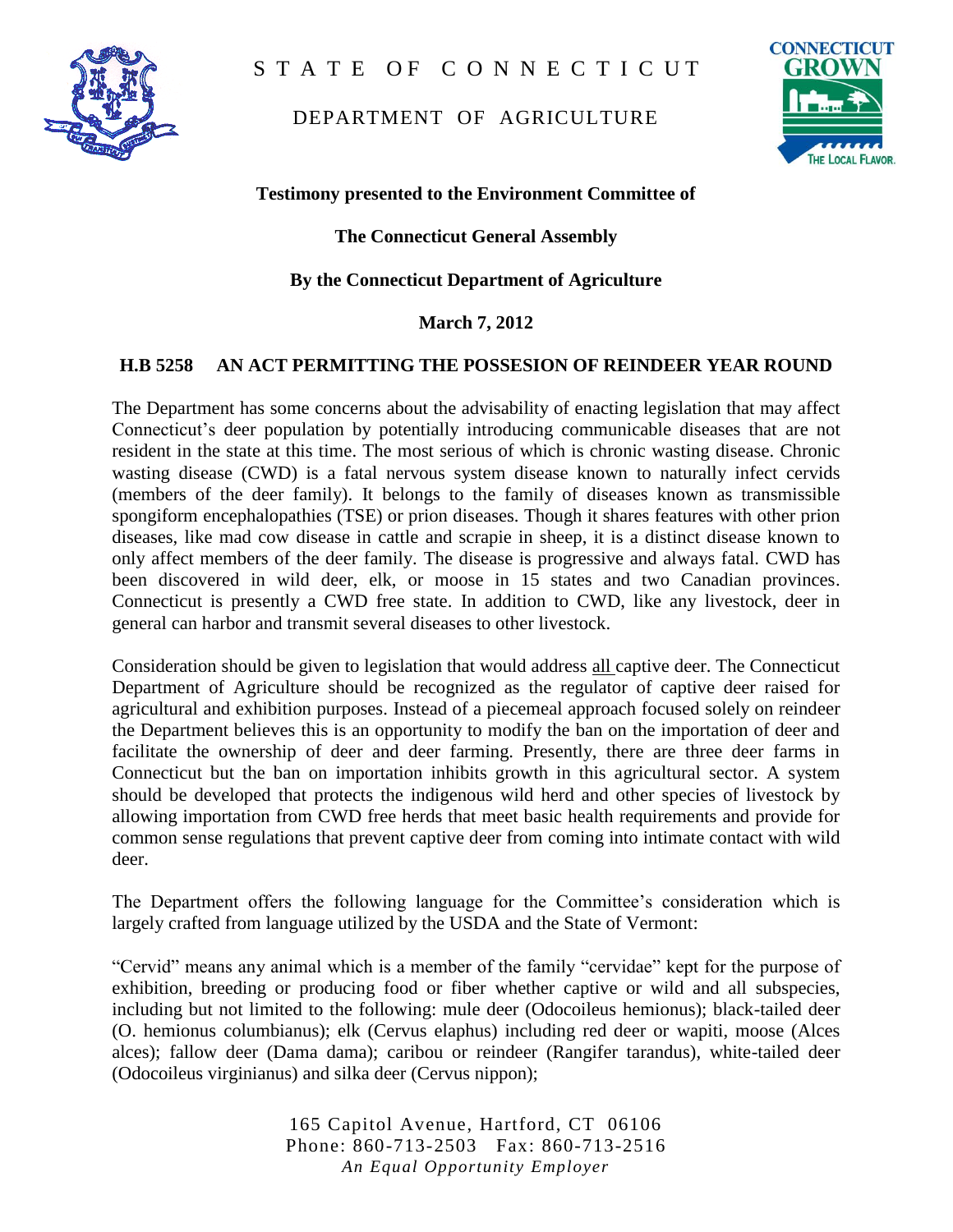

# STATE OF CONNECTICUT

## DEPARTMENT OF AGRICULTURE



"Certificate of veterinary inspection" means a document issued by an accredited veterinarian or a veterinarian employed by the United States Department of Agriculture attesting to health status of the subject captive cervidae.

"Chronic wasting disease" ("CWD") means a transmissible spongiform encephalopathy (TSE) of cervidae.

"Escape-resistant" means so constructed that the cervidae will remain confined under all circumstances, except when natural catastrophe or other incidents occur over which the owner or the owner's agent has no control.

"Herd" means one or more captive cervidae that are under common ownership or supervision and are grouped on one or more parts of any single premises, and all cervids under common ownership or supervision on two or more premises which are geographically separated but on which cervids have been commingled or had direct or indirect contact with one another.

"Official identification" means an identification system approved by the USDA and the commissioner or the commissioners designated agent, and a tag, mark or device approved by the USDA and the commissioner or the commissioners designated agent for use in identifying individual captive cervid's.

"Owner" means the person or the legal entity that has title to the animals.

"Premises" means the property, grounds, area, buildings, water sources and equipment commonly shared by a herd captive cervidae.

"USDA" the United States Department of Agriculture.

"USDA/APHIS" means the United States Department of Agriculture Animal and Plant Health Inspection Service.

Importation and transfer of captive cervids shall comply with the following:

- (a) At least fifteen days prior to the date of importation or ownership transfer of captive cervidae any person, firm or corporation importing or transferring captive cervids shall notify the commissioner or the commissioners designated agent in writing of the intent to import or transfer ownership of captive cervids. Such notification shall be on forms provided by the commissioner or the commissioners designated agent. All imported captive cervidae shall bear official identification and shall be accompanied by a Certificate of Veterinary Inspection prepared by an licensed and accredited veterinarian which shall state:
	- 1. the captive cervidae identified on the Certificate of Veterinary Inspection originate from a USDA recognized CWD free state or, from a herd enrolled in the USDA/APHIS Chronic

165 Capitol Avenue, Hartford, CT 06106 Phone: 860-713-2503 Fax: 860-713-2516 *An Equal Opportunity Employer*